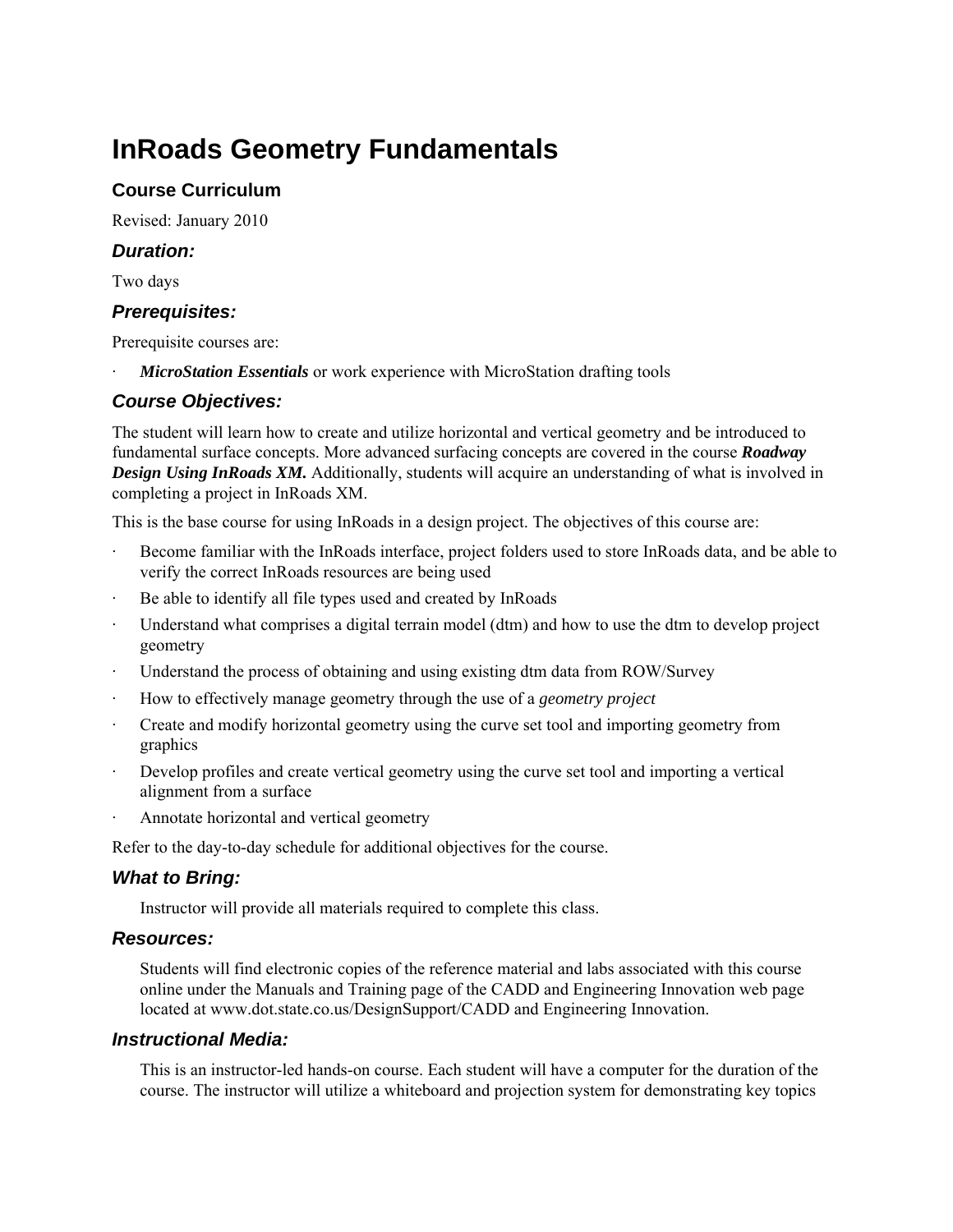and techniques of the software. Students will access the reference material for this course electronically, either locally or online as noted under the section *Resources*.

The instructor will provide each student a hard copy of the lab material. Course data files will be preloaded on the computer used in class. As with the reference material, course data files will also be available online for students to download and work through at their convenience.

### *Material Requirements:*

A printed copy of the course labs will be provided in the class. The lab material will be used in conjunction with an electronic copy of the resource manual *A Practical Guide for Using InRoads XM*. Students may be asked to refer to *A Practical Guide for Using InRoads XM* during the lecture portion of the class for detailed explanations of how to use specific InRoads commands and to gain an understanding of the command options.

# *CDOT Standards:*

This course uses all CDOT standard configuration files, including the new standard CDOT\_Civil.xin.

# **Class Schedule and Objectives**

# **DAY 1**

### *Objective:*

The course will begin by demonstrating the proper setup of a project and usage of project resources. From there, the student will be introduced to digital terrain model (dtm) files, how to view them, and how to obtain existing topography from ROW/Survey. The student will then learn how to create and manage geometry projects and horizontal alignments.

#### **1. Introduction 0.5 hour**

A brief discussion of the class format will be given. Other topics to be covered in this section are:

- Discuss CDOT CADD Website
- How to get support
- How to access the course materials online

#### **2. Getting Started - 1.5 hours**

Proper setup of the project will decrease the amount of time looking for files or trying to get the correct symbology for a feature to appear. Key topics covered in the introduction include:

- Show how to use the Project Creation Utility
- Introduction to the InRoads interface
- Discuss file types used in InRoads XM
- Project directory structure (show what files will be used by InRoads and where they are located) and introduce file sharing
- Resources and design files (illustrate how to verify that all the correct files have been loaded)

**Lab** - Getting Started in InRoads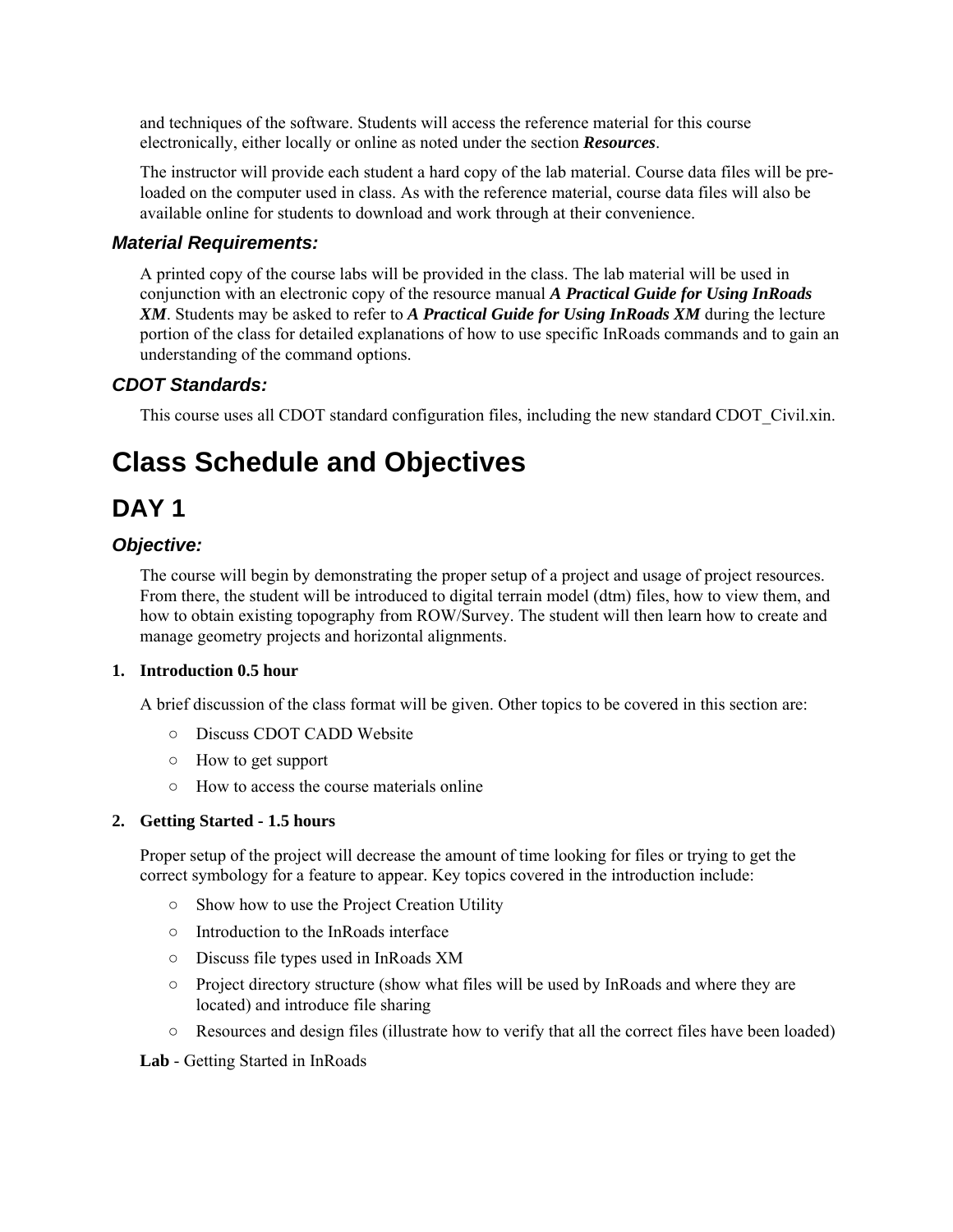#### **3. Introduction to DTMs and Surfaces - 2.5 hours**

In this section students will gain an understanding of what comprises a dtm, what a surface is, and how to view and evaluate existing topography. Topics covered in this section include:

- Introduction to features
- Selecting and viewing features
- Intelligent DTMs (Feature Names, Styles & Symbology)
- Obtaining existing topography from ROW/Survey
- How to view the surface perimeter, contours and features
- Reviewing surfaces and understanding surface properties

**Lab** - Digital Terrain Models

#### **4. Defining Horizontal Alignments - 3.5 hours**

Students will learn what a geometry project is and how to create and modify horizontal alignments using two different methods. Topics covered in this section include:

- Discuss the structure of a geometry project
- View and review horizontal geometry
- Import horizontal alignments from a graphic element
- Create a horizontal alignment using the horizontal curve set tools

**Lab** - Defining Horizontal Alignments

# **DAY 2**

# *Objective:*

Students will learn how to modify horizontal alignments. Next, students will learn how to create a profile in preparation for defining a vertical alignment. Using the profile, students will create and modify vertical alignments and annotate the horizontal and vertical geometry.

#### **5. Defining Horizontal Alignments (cont'd) - 3 hours**

Students will learn how to modify horizontal alignments using various tools. Topics covered in this section include:

- Trimming and extending alignments
- Transposing (move, scale, rotate) alignments
- Transform (switch direction) alignments
- Find the direction and distance between two points (inverse direction)

#### **Lab** - Modifying Horizontal Alignments